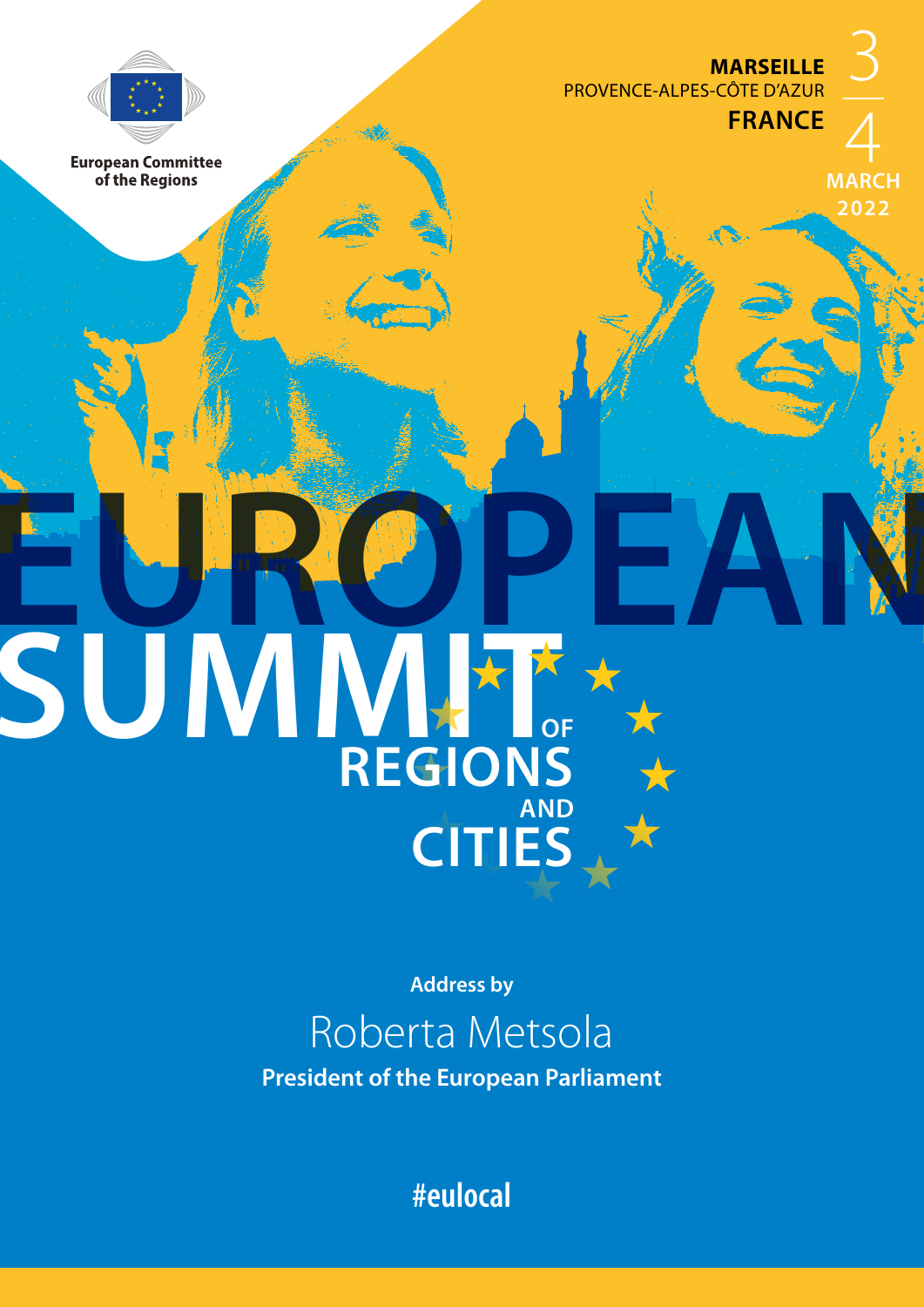



Address by **Roberta Metsola**, President of the European Parliament

Monsieur le Président de la Région Provence-Alpes-Côte d'Azur,

Monsieur le Président du Comité des Régions,

Mesdames et messieurs,

Chers collègues,

"Europe starts in its regions, cities and villages". I could not agree more.

Our European Union, our European project, grows in every city, village and region across Europe, from Marseille to Strasbourg, from Lisbon to Thessaloniki, from Oulu to Calabria.

Regions and cities are the beating heart of our Union. Our citizens' lives, workplaces, schools, universities and hospitals are there. Our democracy is rooted in every city and at each level of local and regional government. Example 12 and the beating heart of our Union. Our citizens' lives, workplaces, schools, und the courd democracy is rooted in every city and at each level of local and regional of local and regional authorities was also ma

The importance of local and regional authorities was also made evident during the COVID pandemic. They were at the frontline of the health crisis in the last two years.

Not only did local and regional authorities assure the proper functioning of all public services, like hospitals and schools, but they also advised central governments on the most effective way of protecting our citizens.

À l'occasion du neuvième sommet européen des régions et des villes et dans le contexte de la Présidence française du conseil de l'union européenne, je suis fière de vous adresser la parole, ici à Marseille, car Marseille est une ville profondément européenne.

Fondée par des Grecs, avec des influences phocéennes, romaines, gothiques et franques ; un port ancien et dynamique ; une référence du commerce européen ; une ville pleine de symbolisme dans la Révolution française qui a apporté le concept des droits des citoyens à notre époque.

Notre civilisation est fondée sur des valeurs intangibles. Ces valeurs, nous les partageons entre peuples européens, mais il ne s'agit pas seulement de les partager. Nous devons en être les garants.

La paix, la liberté, l'État de droit ne sont pas négociables !

Et je salue la ville de Marseille pour son geste symbolique envers Odessa mardi dernier. En déposant devant la mairie, l'ancre-cœur qui lui été offert il y a quelques années par sa ville jumelle Odessa, Marseille fait un geste fort en soutien au peuple ukrainien. Bravo.

Let me also salute the Committee of the Regions for inviting the Mayor of Kiev,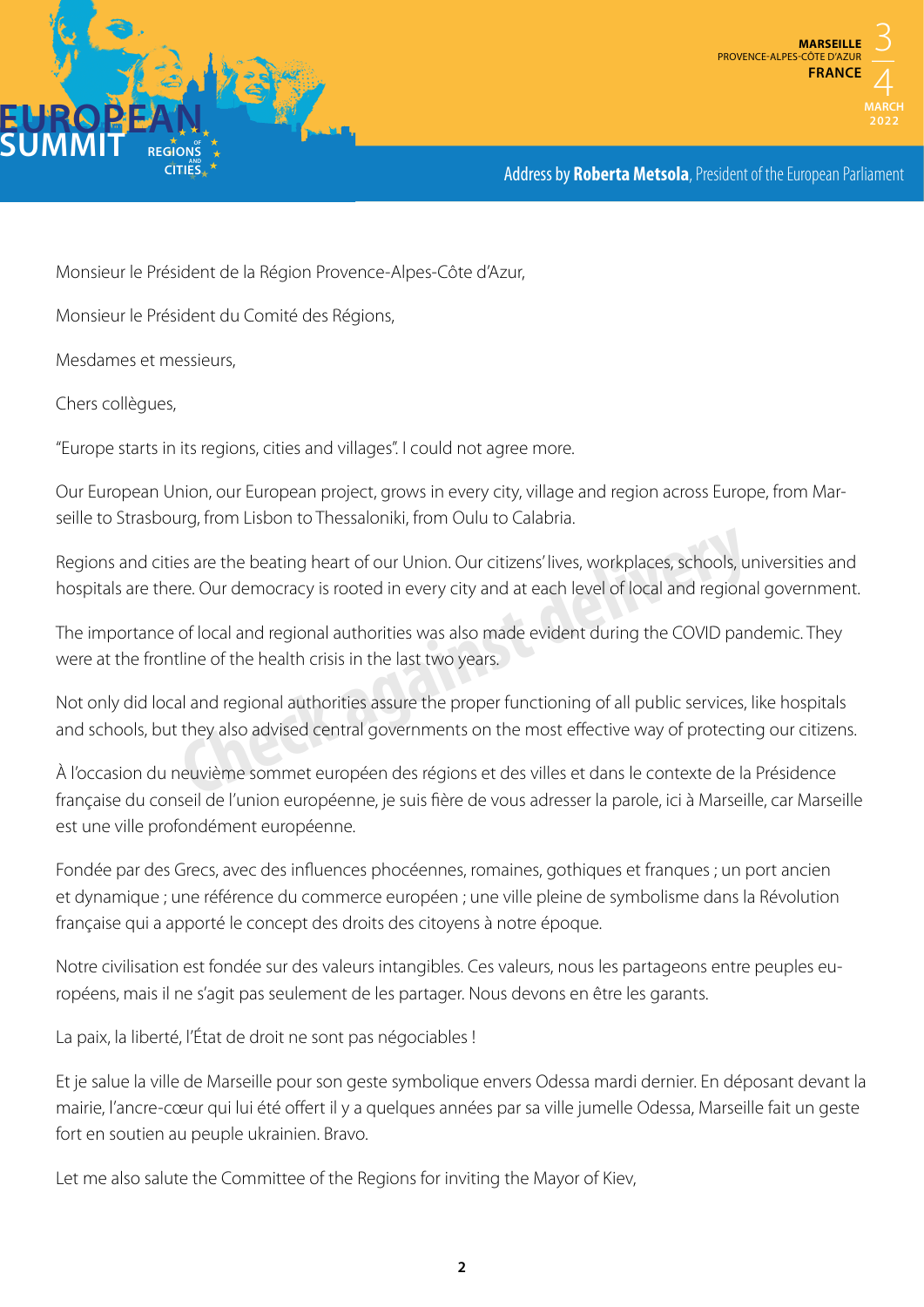

Address by **Roberta Metsola**, President of the European Parliament

the Mayor of Mariupol and the Mayor of Kharkiv to attend this European Summit of Regions and Cities here in Marseille, today.

We stand united with Ukraine, today and tomorrow.

On behalf of the European Parliament, I condemn the Russian invasion and aggression against Ukraine in the strongest possible terms and express my solidarity with all those suffering and all those killed.

The outrageous invasion of a sovereign, independent State has been met by a united European response. We saw this unprecedented unity last Tuesday, in the extraordinary plenary session of the European Parliament.

Our European response is forceful and regions have a critical role to play:

- We, Europeans, are sheltering hundreds of thousands fleeing Ukrainians,
- We, have implemented a series of unprecedented, massive sanctions,
- We, will provide much needed weapons to Ukraine.
- We have banned Russian aircraft and oligarchs' private jets from our skies peans, are sheltering hundreds of thousands fleeing Ukrainians,<br>
implemented a series of unprecedented, massive sanctions,<br>
provide much needed weapons to Ukraine.<br>
banned Russian aircraft and oligarchs' private jets from
- We have moved for Russia to be disconnected from the SWIFT system.
- We have banned Kremlin propaganda tools.

European citizens, European cities and regions, European Members States, the European Union, We, stand together and forceful against an aggressor, against autocracy, against the rule of the gun.

Our house of European Democracy will not be tampered with.

We know that we cannot take democracy for granted.

We know that democratic principles are fragile and can be destabilised.

There is a clear role for regional and local governments in assuring that fundamental freedoms and the rule of law are present in the everyday life of EU citizens. We know how important your actions can be, as local mayors and governors of regions, in promoting and caring for our common project, our shared values and principles. We cannot give in to complacency. We must remain vigilant.

Our European House of Democracy is precious. We will protect it.

There are challenges ahead, and local authorities will play a pivotal role in addressing them. You will play a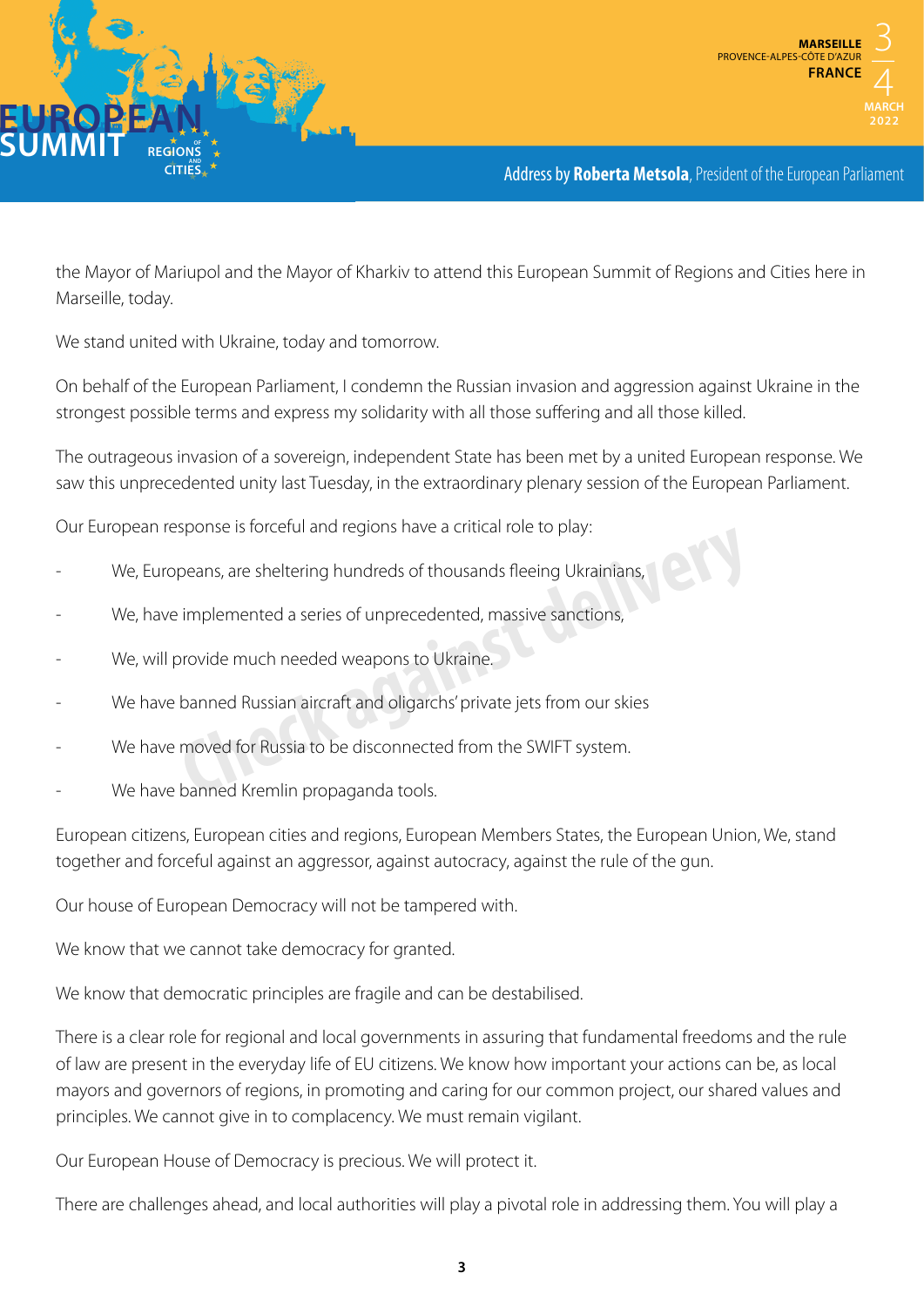



Address by **Roberta Metsola**, President of the European Parliament

pivotal role in implementing the EU's energy and climate policy.

Let me say this again: we need to end our dependence of Russian gas.

With pressure on energy sources, resulting from the Russia's war on Ukraine, regions and cities across Europe will need to be ready for change. From increasing the energy efficiency of buildings, decarbonising public transport to creating a circular economy; from clean air initiatives to waste management... all such reforms are already being rolled out by local and regional authorities. And there will be more to do.

You will play an important role in welcoming Ukrainian refugees, who will get access to our schools and our services at an unprecedented time of crisis. I applaud the many European regions and cities neighbouring Ukraine, that have already shown tremendous solidarity. Thank you.

We had hoped to be able to focus on reconstructing our economies after the COVID pandemic. Ahead of this, we now act to protect peace in Europe and to defend our democratic values. Ukraine, that have already shown tremendous solidarity. Thank you.<br>We had hoped to be able to focus on reconstructing our economies after the COVID pandemic<br>we now act to protect peace in Europe and to defend our democrati

As President of the European Parliament, I am proud of our unity.

Our European House of democracy in peace will prevail, in every European city and region.